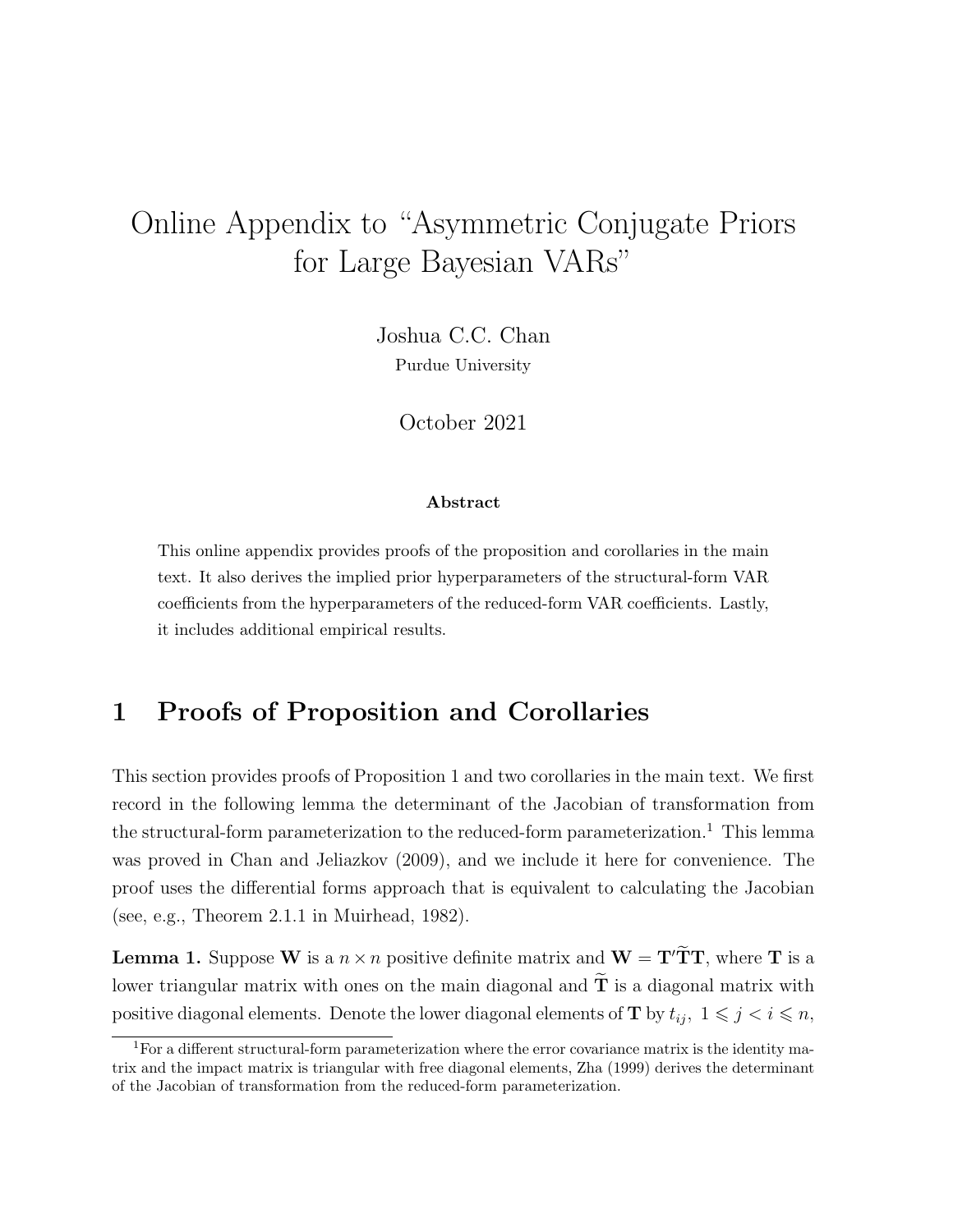and the diagonal elements of  $\tilde{\mathbf{T}}$  by  $t_{ii}$ ,  $i = 1, \ldots, n$ ,. Let  $(d\mathbf{W})$  denote the differential form  $(d\mathbf{W}) \equiv \bigwedge_{i \geq j} dw_{ij}$  and similarly define  $(d\mathbf{T}) \equiv \bigwedge_{i \geq j} dt_{ij}$ . Then we have

$$
(\mathrm{d}\mathbf{W}) = \prod_{i=1}^{n} t_{ii}^{i-1}(\mathrm{d}\mathbf{T}).
$$

In other words, the determinant of the Jacobian of the transformation from  $\mathbf{T}'\widetilde{\mathbf{T}}\mathbf{T}$  to  $\mathbf{W}$ is  $\prod_{i=1}^{n} t_{ii}^{-i+1}$ .

**Proof of the lemma:** By the definition  $W = T'\tilde{T}T$ , we have

$$
\begin{pmatrix} w_{11} & w_{21} & \dots & w_{n1} \\ w_{21} & w_{22} & \dots & \vdots \\ \vdots & \vdots & \ddots & \vdots \\ w_{n1} & w_{n2} & \dots & w_{nn} \end{pmatrix} = \begin{pmatrix} 1 & t_{21} & \dots & t_{n1} \\ 0 & 1 & \dots & t_{n2} \\ \vdots & \vdots & \ddots & \vdots \\ 0 & 0 & \dots & 1 \end{pmatrix} \begin{pmatrix} t_{11} & 0 & \dots & 0 \\ 0 & t_{22} & \dots & 0 \\ \vdots & \vdots & \ddots & \vdots \\ 0 & 0 & \dots & t_{nn} \end{pmatrix} \begin{pmatrix} 1 & 0 & \dots & 0 \\ t_{21} & 1 & \dots & 0 \\ \vdots & \vdots & \ddots & \vdots \\ t_{n1} & t_{n2} & \dots & 1 \end{pmatrix}.
$$

Hence, we can express each  $w_{ij}$  in terms of  $\{t_{ij}\}$ :

$$
w_{ii} = t_{ii} + \sum_{j=i+1}^{n} t_{ji}^{2} t_{jj}, \quad i = 1, \dots, n,
$$
\n(1)

$$
w_{ij} = t_{ij}t_{ii} + \sum_{k=i+1}^{n} t_{ki}t_{kj}t_{kk}, \quad 1 \le j < i \le n. \tag{2}
$$

Next, we take differentials of these two equations so that we can write the differential form  $(dW)$  in terms of  $(dT)$ . Since we are going to take the exterior product of these differentials and the exterior products of repeated differentials are zero, there is no need to keep track of differentials in  $t_{ij}$  that have previously occurred. Therefore, we take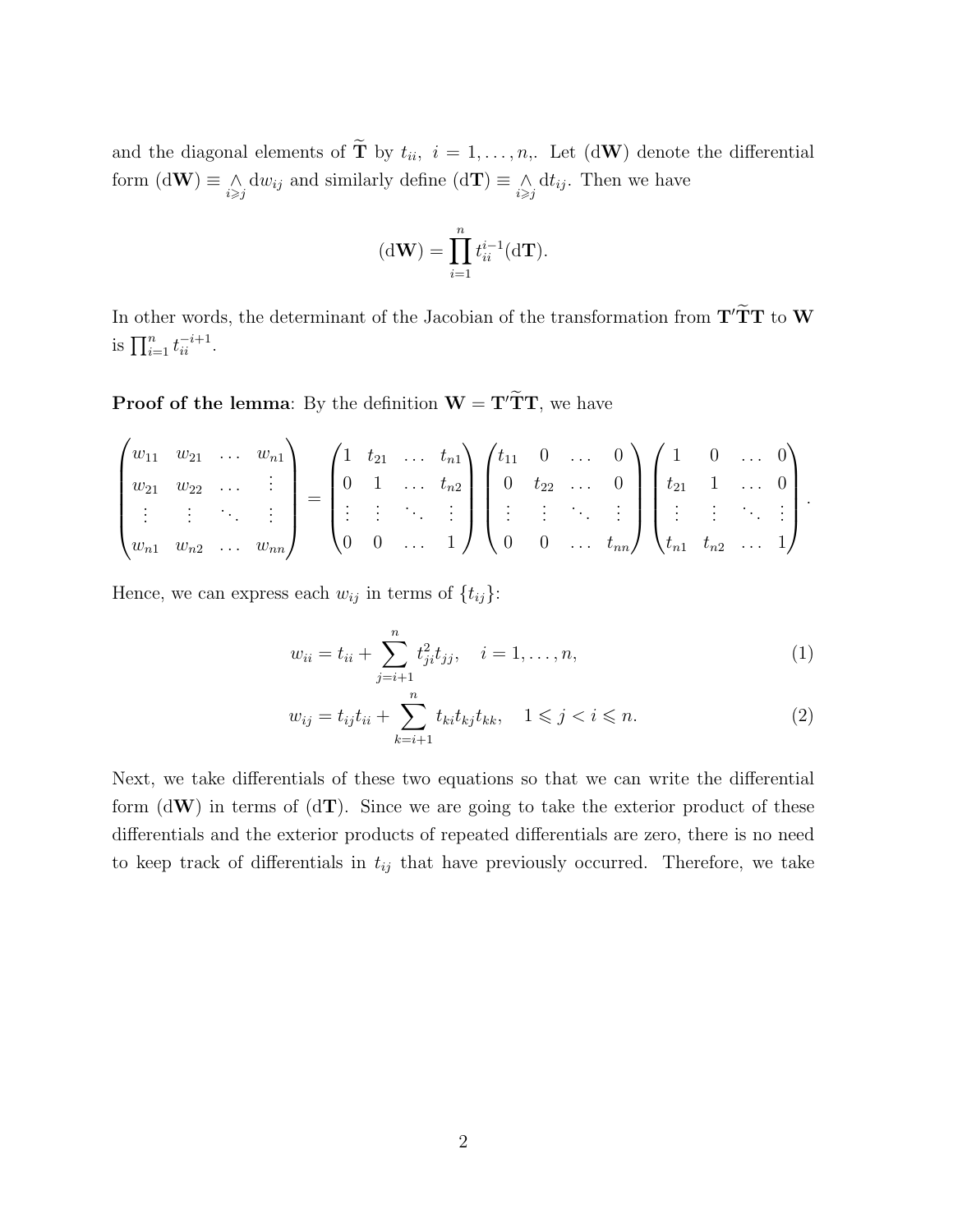differentials of (1) and (2) and ignore those that have previously occurred:

$$
dw_{nn} = dt_{nn}
$$
  
\n
$$
dw_{n,n-1} = dt_{nn} dt_{n,n-1} + \dots
$$
  
\n
$$
\vdots
$$
  
\n
$$
dw_{n1} = t_{nn} dt_{n1} + \dots
$$
  
\n
$$
dw_{n-1,n-1} = dt_{n-1,n-1} + \dots
$$
  
\n
$$
\vdots
$$
  
\n
$$
dw_{11} = dt_{11} + \dots
$$

Finally, taking exterior products gives

$$
\underset{i \geq j}{\wedge} dw_{ij} = t_{nn}^{n-1} t_{n-1,n-1}^{n-2} \cdots t_{22} \underset{i \geq j}{\wedge} dt_{ij}
$$

as claimed.  $\Box$ 

Proof of Proposition 1: Assume the same notation as in Lemma 1. To prove Proposition 1, we consider the case where

$$
t_{ii} \sim \mathcal{G}\left(\frac{\nu_0 + i - n}{2}, \frac{s_i^2}{2}\right), \quad i = 1, \dots, n,
$$
\n
$$
(3)
$$

$$
(t_{ij} \mid t_{ii}) \sim \mathcal{N}\left(0, \frac{t_{ii}^{-1}}{s_j^2}\right), \quad 1 \leqslant j < i \leqslant n, \ i = 2, \dots, n. \tag{4}
$$

More specifically, we will show that the density of  $\mathbf{W} = \mathbf{T}' \tilde{\mathbf{T}} \mathbf{T}$  is the same as that of the Wishart distribution  $W(\nu, \mathbf{S}^{-1})$ , where  $\mathbf{S} = \text{diag}(s_1^2, \dots, s_n^2)$ . Then, if we let  $t_{ii} = 1/\sigma_i^2$ and  $A_{i,j} = t_{ij}$ , we have  $\widetilde{\Sigma}^{-1} = \mathbf{A}' \Sigma^{-1} \mathbf{A} \sim \mathcal{W}(\nu_0, \mathbf{S}^{-1})$ .

To prove the proposition, we first compute the determinant of  $W$  and the trace  $tr(SW)$ . Since the determinant of  $T$  is 1, we have

$$
|\mathbf{W}| = |\widetilde{\mathbf{T}}| = \prod_{i=1}^n t_{ii}.
$$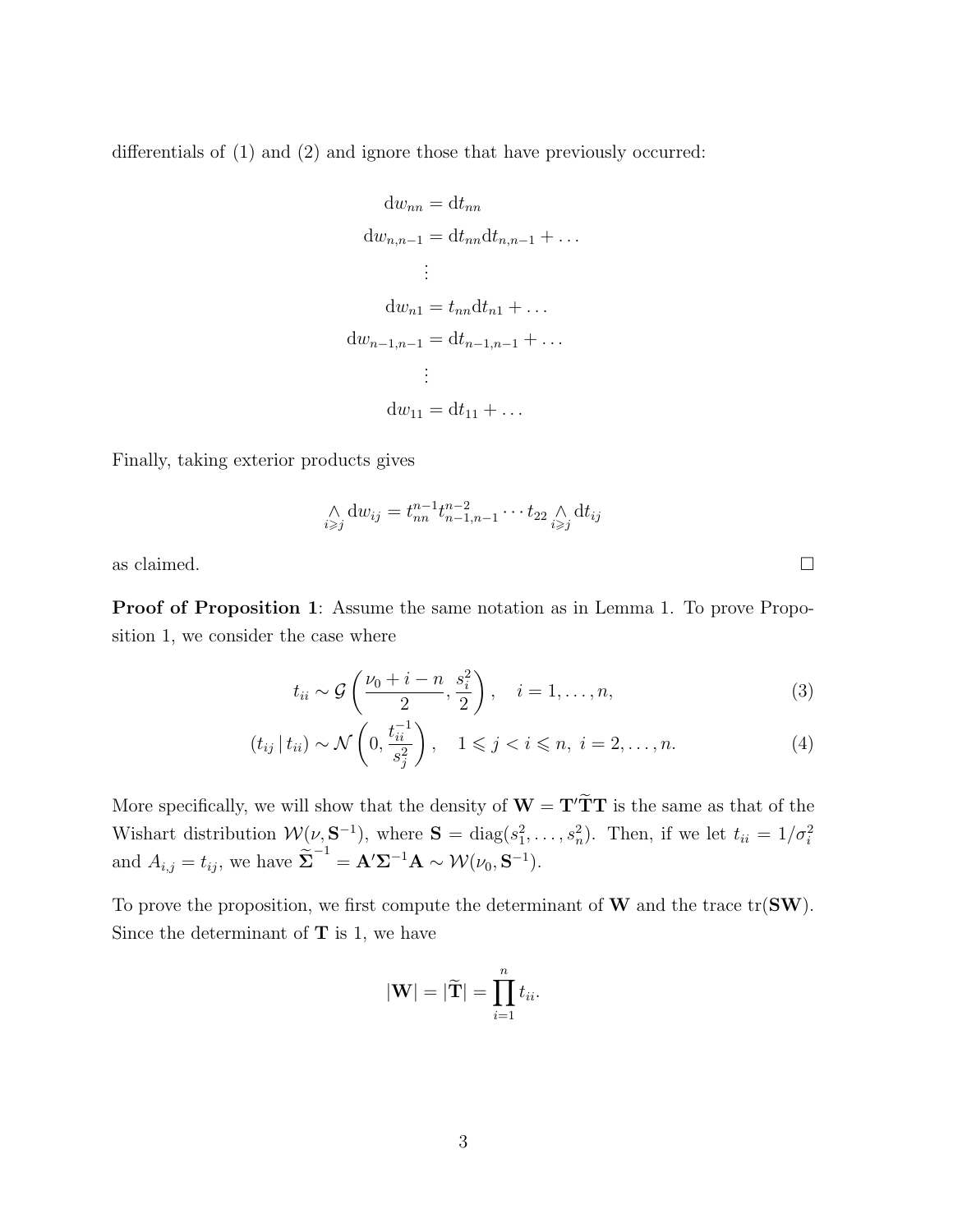Next, using (1), we have

$$
tr(SW) = \sum_{i=1}^{n} w_{ii} s_i^2
$$
  
= 
$$
\sum_{i=1}^{n} t_{ii} s_i^2 + \sum_{i=1}^{n} \sum_{j=i+1}^{n} t_{ji}^2 t_{jj} s_i^2
$$
  
= 
$$
\sum_{i=1}^{n} t_{ii} s_i^2 + \sum_{j=2}^{n} \sum_{i=1}^{j-1} t_{ji}^2 t_{jj} s_i^2
$$
  
= 
$$
\sum_{i=1}^{n} t_{ii} s_i^2 + \sum_{i=2}^{n} \sum_{j=1}^{i-1} t_{ij}^2 t_{ii} s_j^2,
$$

where we change the order of the double summations in the third equality and interchange the dummy indices  $i$  and  $j$  in the last equality.

Now, it follows from the distributional assumptions in (3) and (4) that the kernel of the joint density of **T** and  $\widetilde{\mathbf{T}}$  is

$$
\prod_{i=1}^{n} t_{ii}^{\frac{\nu_0 + i - n}{2} - 1} e^{-\frac{s_i^2}{2} t_{ii}} \times \prod_{i=2}^{n} t_{ii}^{\frac{i-1}{2}} e^{-\frac{1}{2} \sum_{j=1}^{i-1} t_{ij}^2 t_{ii} s_j^2}
$$
\n
$$
= \left( \prod_{i=1}^{n} t_{ii}^{\frac{\nu_0 - n - 1}{2} + (i-1)} \right) e^{-\frac{1}{2} \left( \sum_{i=1}^{n} t_{ii} s_i^2 + \sum_{i=2}^{n} \sum_{j=1}^{i-1} t_{ij}^2 t_{ii} s_j^2 \right)}.
$$

Next, we derive the kernel of the density of  $W$ . By the lemma, the determinant of the Jacobian is  $\prod_{i=1}^n t_{ii}^{-i+1}$ . Substituting  $\text{tr}(\mathbf{W})$  and  $|\mathbf{W}|$  into the above expression and multiplying the determinant of the Jacobian, we obtain the kernel of the density of W:

$$
|\mathbf{W}|^{\frac{\nu_0-n-1}{2}}\mathrm{e}^{-\frac{1}{2}\mathrm{tr}(\mathbf{S}\mathbf{W})},
$$

which is the kernel of the Wishart density  $\mathcal{W}(\nu_0, \mathbf{S}^{-1})$  $\Box$ 

Proof of Corollary 1: Here we use the same notation as in Proposition 1. Assume  $\mathbf{W} \sim \mathcal{W}(\nu, \mathbf{S}^{-1}),$  and let  $\mathbf{W} = \mathbf{T}' \mathbf{T} \mathbf{T}$ , where **T** and  $\mathbf{T}$  are given in Lemma 1. If we can show that  $t_{ii}$  and  $(t_{ij} | t_{ii})$  follow the same normal-gamma distributions given in (3) and (4), respectively, then we are done. Since the transformation between  $W$  and  $T'TT$ is one-to-one, the proof essentially just "reverses" the equalities given in Proposition 1.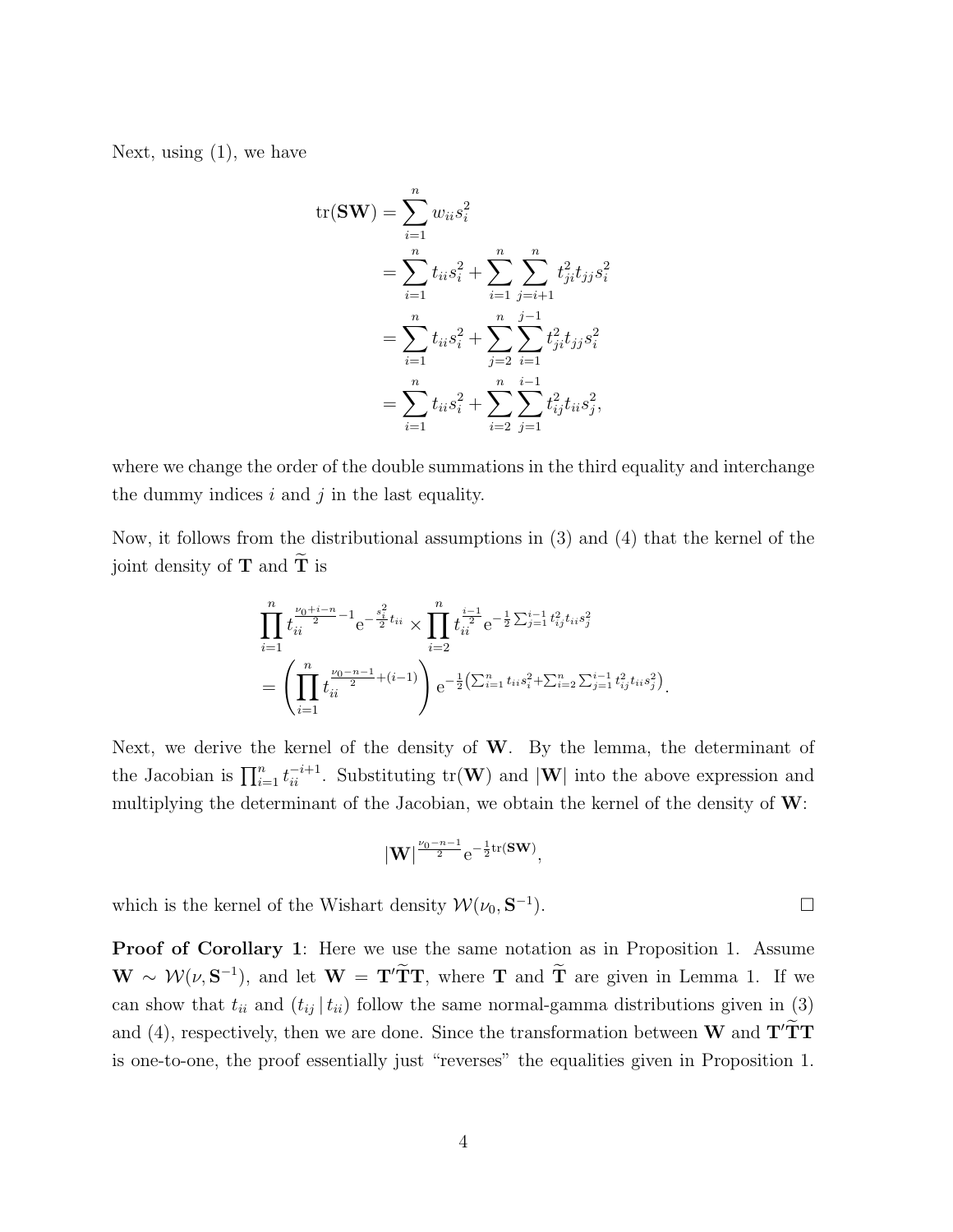More specifically, in the proof of Proposition 1 we showed that  $|\mathbf{W}| = \prod_{i=1}^n t_{ii}$  and

$$
\text{tr}(\mathbf{SW}) = \sum_{i=1}^{n} t_{ii} s_i^2 + \sum_{i=2}^{n} \sum_{j=1}^{i-1} t_{ij}^2 t_{ii} s_j^2.
$$

Also, by Lemma 1, the determinant of the Jacobian of transformation is  $\prod_{i=1}^{n} t_{ii}^{i-1}$ . Hence, the kernel of the joint distribution of  $t_{ii}$ ,  $i = 1, \ldots, n$ , and  $t_{ij}$ ,  $1 \leq j \leq i \leq n$ ,  $i = 2, \ldots, n$ is given by:

$$
\begin{split} |\mathbf{W}|^{\frac{\nu_{0}-n-1}{2}}\mathrm{e}^{-\frac{1}{2}\mathrm{tr}(\mathbf{SW})}\times\prod_{i=1}^{n}t_{ii}^{i-1} \\ & =\left(\prod_{i=1}^{n}t_{ii}^{\frac{\nu_{0}-n-1}{2}+(i-1)}\right)\mathrm{e}^{-\frac{1}{2}\left(\sum_{i=1}^{n}t_{ii}s_{i}^{2}+\sum_{i=2}^{n}\sum_{j=1}^{i-1}t_{ij}^{2}t_{ii}s_{j}^{2}\right)} \\ & =\prod_{i=1}^{n}t_{ii}^{\frac{\nu_{0}+i-n}{2}-1}\mathrm{e}^{-\frac{s_{i}^{2}}{2}t_{ii}}\times\prod_{i=2}^{n}t_{ii}^{\frac{i-1}{2}}\mathrm{e}^{-\frac{1}{2}\sum_{j=1}^{i-1}t_{ij}^{2}t_{ii}s_{j}^{2}}.\end{split}
$$

It follows that  $t_{ii}$ ,  $i = 1, \ldots, n$ , are independent gamma random variables given in (3). Moreover, conditional on  $t_{ii}$ ,  $t_{ij}$ ,  $1 \leq j \leq i$ , are independent normal variables given in (4).

**Proof of Corollary 3:** Suppose  $\widetilde{\Sigma} \sim \mathcal{IW}(\nu_0, \mathbf{R})$ , where **R** is a symmetric positive definite matrix. Factor  $\mathbf{R}^{-1} = \mathbf{L}'\mathbf{S}^{-1}\mathbf{L}$ , where L is lower triangular with ones on the main diagonal and S is diagonal. Since  $\tilde{\Sigma}^{-1} \sim \mathcal{W}(\nu_0, \mathbf{R}^{-1})$ , by the properties of the Wishart distribution, we have  $(\mathbf{L}')^{-1}\widetilde{\boldsymbol{\Sigma}}^{-1}\mathbf{L}^{-1} \sim \mathcal{W}(\nu_0, \mathbf{S}^{-1})$ . Now, applying Corollary 1, we obtain  $(L')^{-1}\tilde{\Sigma}^{-1}L^{-1} = A'\Sigma^{-1}A$ , where A is lower triangular with ones on the main diagonal and  $\Sigma$  is diagonal. The diagonal elements of  $\Sigma$  and the lower triangular elements of A follow the normal-inverse-gamma distributions:

$$
\sigma_i^2 \sim \mathcal{IG}\left(\frac{\nu_0 + i - n}{2}, \frac{s_i^2}{2}\right), \quad i = 1, \dots, n,
$$
  

$$
(A_{i,j} | \sigma_i^2) \sim \mathcal{N}\left(0, \frac{\sigma_i^2}{s_j^2}\right), \quad 1 \leq j < i \leq n, \ i = 2, \dots, n.
$$

Letting  $\mathbf{C} = \mathbf{AL}$ , we can write  $\widetilde{\boldsymbol{\Sigma}}^{-1} = \mathbf{C}' \boldsymbol{\Sigma}^{-1} \mathbf{C}$ . Since both  $\mathbf{A}$  and  $\mathbf{L}$  are lower triangular with ones on the main diagonal, so is  $C$ . It remains to show that  $c_i$ , the free elements of the *i*-th row of C, follows the normal distribution in (9). Since  $C' = L'A'$ , we can write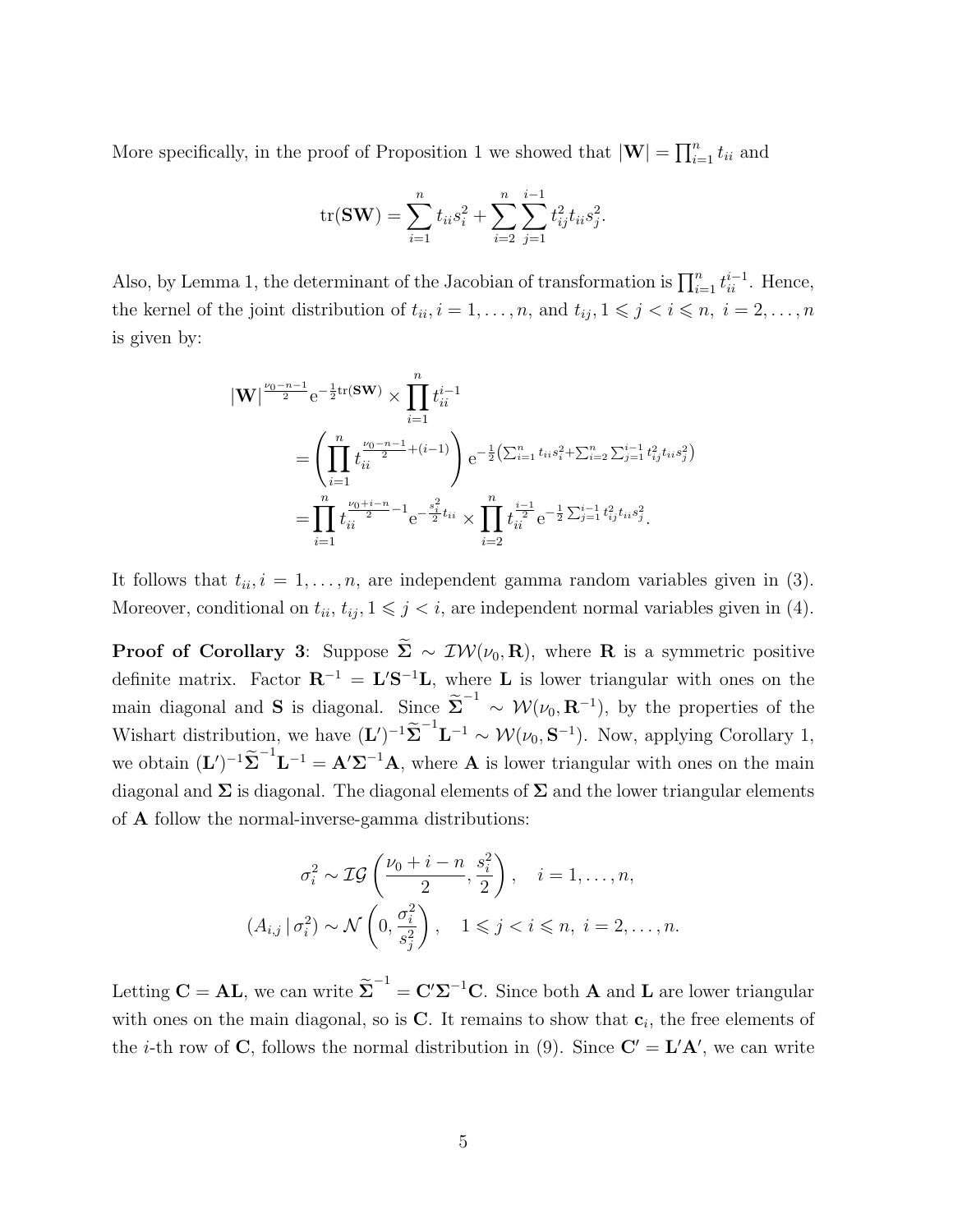$c_i$  in terms of **A** and **L** as:

$$
\mathbf{c}_i = \mathbf{l}_i + \mathbf{L}'_{1:i-1}\mathbf{a}_i,
$$

where  $\mathbf{l}_i$  and  $\mathbf{a}_i$  are respectively the free elements of the *i*-th row of **L** and **A**, and  $\mathbf{L}_{1:i-1}$  is the  $(i-1) \times (i-1)$  matrix that consists of the first  $(i-1)$  rows and columns of **L**. Since  $\mathbf{c}_i$  is an affine transformation of the normal vector  $\mathbf{a}_i$ , conditional on  $\sigma_i^2$ ,  $\mathbf{c}_i$  is normally distributed with mean vector  $\mathbf{l}_i$  and covariance matrix  $\sigma_i^2 \mathbf{L}'_{1:i-1} \mathbf{S}_{1:i-1}^{-1} \mathbf{L}_{1:i-1}$ , where  $\mathbf{S}_{1:i-1}$ is the submatrix consisting of the first  $(i-1)$  rows and columns of  $S = diag(s_1^2, \ldots, s_n^2)$ .  $\Box$ 

## 2 Derivation of the Implied Structural-Form Hyperparameters

In this section we derive the implied prior hyperparameters of the structural-form VAR coefficients from the hyperparameters of the reduced-form VAR coefficients. Let  $(B_k)_{ij}$ and  $(\widetilde{B}_k)_{ij}$  denote the  $(i, j)$ -th element of the structural-form coefficient matrix  $B_k$  and the reduced-form coefficient matrix  $\mathbf{B}_k$ , respectively, for  $i, j = 1, \ldots, n, k = 1, \ldots, p$ . Further, let  $\mathbf{m}_{\tilde{\boldsymbol{\beta}},i}$  and  $\sigma_i^2 \mathbf{V}_{\tilde{\boldsymbol{\beta}},i}$  denote the prior mean vector and covariance matrix of the reduced-form parameters  $\hat{\beta}_i = (b_i, (\tilde{B}_1)_{i1}, \ldots, (\tilde{B}_1)_{in}, \ldots, (\tilde{B}_p)_{i1}, \ldots, (\tilde{B}_p)_{in})'$ . The hyperparameters  $\mathbf{m}_{\tilde{\beta},i}$  and  $\mathbf{V}_{\tilde{\beta},i}$  can be elicited in a standard way — e.g., following the Minnesota prior in Doan, Litterman, and Sims (1984) and Litterman (1986). We further assume that  $V_{\tilde{\beta},i}$  is diagonal as is usually done in the literature. The goal is to derive the structural-form hyperparameters  $m_{\beta,i}$  and  $V_{\beta,i}$  given  $m_{\tilde{\beta},i}$  and  $V_{\tilde{\beta},i}$ .

To that end, recall that the structural-form and reduced-form coefficients are related via

$$
(B_k)_{ij} = (\widetilde{B}_k)_{ij} + \sum_{l=1}^{i-1} A_{i,l} (\widetilde{B}_k)_{lj}.
$$

Using the law of iterated expectations and the assumption that the prior means of  $\alpha_i =$  $(A_{i,1},\ldots,A_{i,i-1})'$  are zero (see Proposition 1), we obtain

$$
\mathbb{E}(B_k)_{ij} = \mathbb{E}\left[\mathbb{E}((B_k)_{ij} | \widetilde{\mathbf{B}}_k)\right] = \mathbb{E}(\widetilde{B}_k)_{ij}.
$$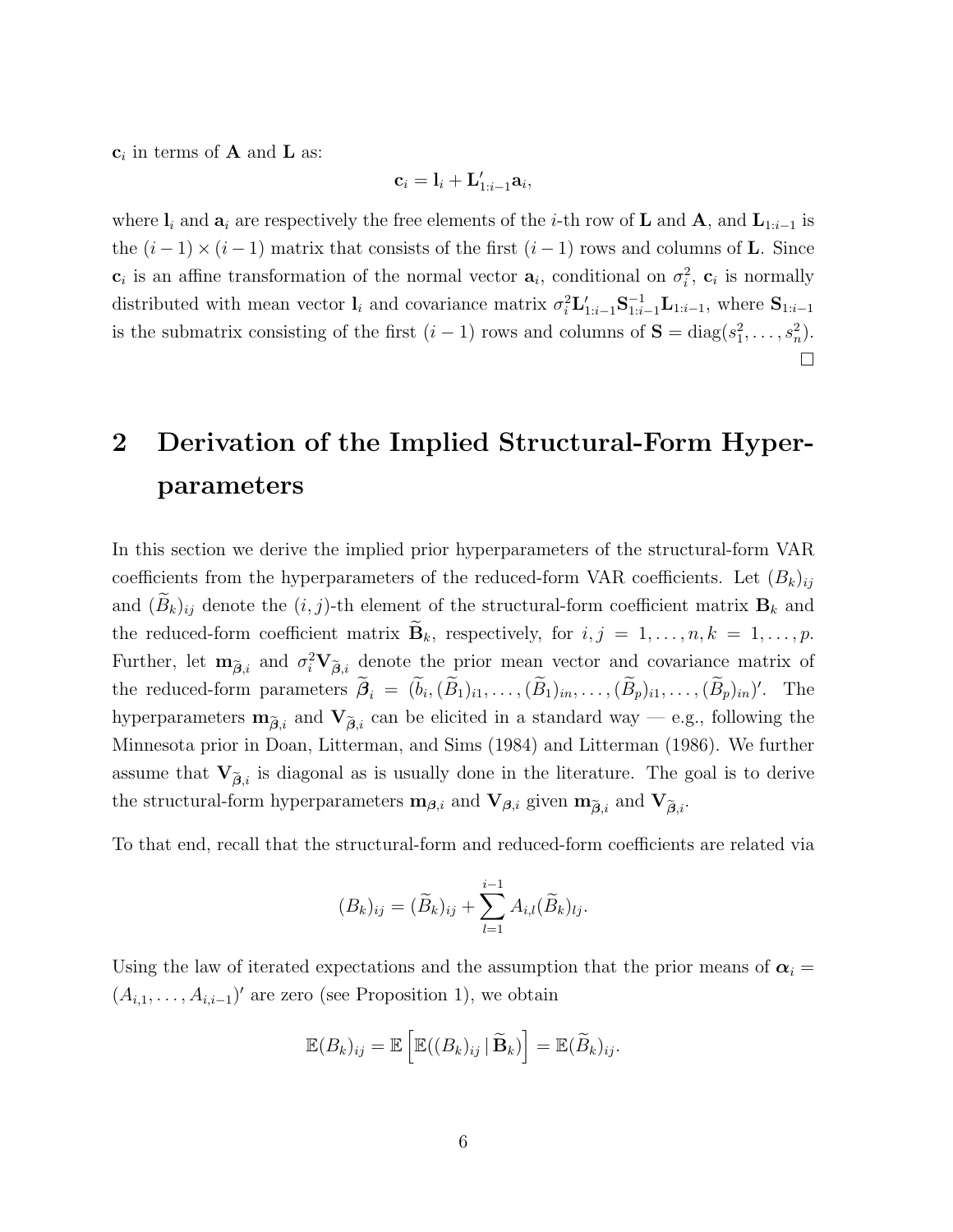Hence, we have  $\mathbf{m}_{\boldsymbol{\beta},i} = \mathbf{m}_{\tilde{\boldsymbol{\beta}},i}$ .

Next, we elicit the prior covariance matrix  $V_{\beta,i}$ , which is in general a full matrix. Here for simplicity we ignore the correlations between the structural-form coefficients and set  $V_{\beta,i}$  to be diagonal. One could work out all the covariances following a similar derivation presented below. Now, we derive the variance of a generic element  $(B_k)_{ij}$ . Let  $f(j, k) = (k - 1)n + j + 1$  be an integer-value function keeping track of the indices. Further, let  $(V_{\tilde{\beta},i})_{f(j,k)}$  and  $(m_{\tilde{\beta},i})_{f(j,k)}$  denote the  $f(j,k)$ -th diagonal element of  $V_{\tilde{\beta},i}$  and the  $f(j, k)$ -th element of  $\mathbf{m}_{\tilde{\boldsymbol{\beta}}, i}$ , respectively. Then, we have

$$
\operatorname{Var}((B_k)_{ij}) = \mathbb{E}\left[\operatorname{Var}((B_k)_{ij} | \mathbf{A})\right] + \operatorname{Var}\left[\mathbb{E}((B_k)_{ij} | \mathbf{A})\right]
$$
  
\n
$$
= \mathbb{E}\left[\operatorname{Var}((\widetilde{B}_k)_{ij}) + \sum_{l=1}^{i-1} A_{i,l}^2 \operatorname{Var}((\widetilde{B}_k)_{lj})\right] + \operatorname{Var}\left[\mathbb{E}(\widetilde{B}_k)_{ij} + \sum_{l=1}^{i-1} A_{i,l} \mathbb{E}(\widetilde{B}_k)_{lj}\right]
$$
  
\n
$$
= \operatorname{Var}((\widetilde{B}_k)_{ij}) + \sum_{l=1}^{i-1} \operatorname{Var}(A_{i,l}) \operatorname{Var}((\widetilde{B}_k)_{lj}) + \sum_{l=1}^{i-1} \operatorname{Var}(A_{i,l}) (\mathbb{E}(\widetilde{B}_k)_{lj})^2
$$
  
\n
$$
= \sigma_i^2 (V_{\widetilde{B},i})_{f(j,k)} + \sum_{l=1}^{i-1} \frac{\sigma_i^2}{s_l^2} \left[\sigma_l^2 (V_{\widetilde{B},l})_{f(j,k)} + (m_{\widetilde{B},l})_{f(j,k)}^2\right].
$$

Note that this variance involves the error variances of other equations, namely,  $\sigma_1^2, \ldots, \sigma_{i-1}^2$ . To avoid this issue, we replace  $\sigma_l^2$  by its prior mean  $s_l^2$ . Using this simplification, we obtain:

$$
\operatorname{Var}((B_k)_{ij}) \approx \sigma_i^2 \left[ (V_{\widetilde{\boldsymbol{\beta}},i})_{f(j,k)} + \sum_{l=1}^{i-1} \left( (V_{\widetilde{\boldsymbol{\beta}},l})_{f(j,k)} + s_l^{-2} (m_{\widetilde{\boldsymbol{\beta}},l})_{f(j,k)}^2 \right) \right].
$$

Given this approximation, we set the diagonal element in  $V_{\beta,i}$  associated with  $(B_k)_{ij}$  to be  $(V_{\tilde{\beta},i})_{f(j,k)} + \sum_{l=1}^{i-1} ((V_{\tilde{\beta},l})_{f(j,k)} + s_l^{-2})$  $\int_l^{-2} (m_{\widetilde{\boldsymbol{\beta}},l})^2_{f(j,k)}).$ 

# 3 Comparison with Independent Normal and Inverse-Wishart Prior

This section reports impulse responses of the 6-variable VAR described in Section 4 in the main text under the independent normal and inverse-Wishart priors. More specifically, we consider a standard Minnesota prior on the VAR coefficients with hyperparameters  $\tilde{\kappa}_1$  =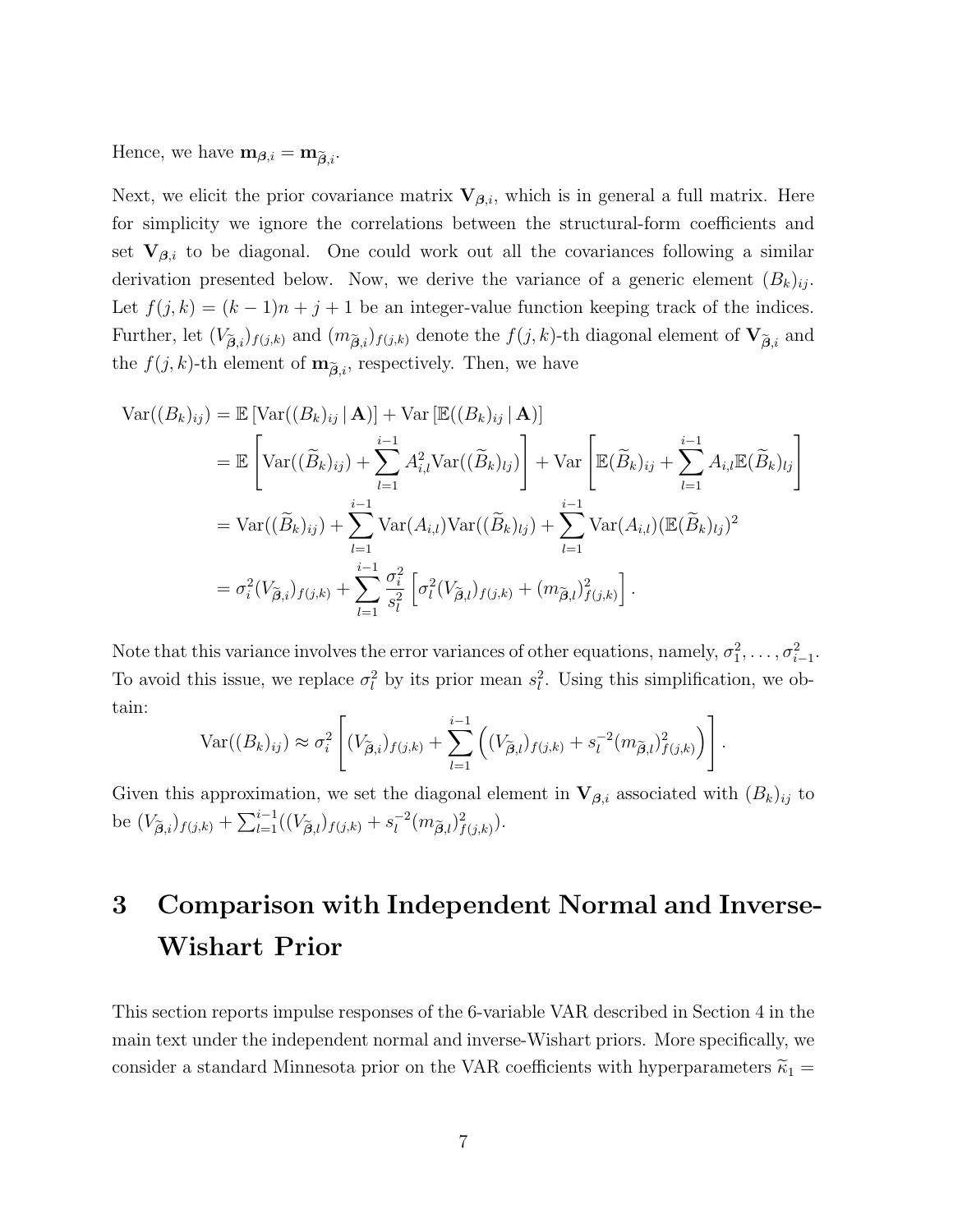$\widetilde{\kappa}_2$  = 1 and an inverse-Wishart prior on the reduced-form error covariance matrix  $\widetilde{\boldsymbol{\Sigma}}$  ∼  $\mathcal{IW}(\nu_0, \mathbf{S})$ . Given the posterior draws of the structural-form parameters, we transform them to the corresponding reduced-form parameters. We then use the algorithm described in Rubio-Ramirez, Waggoner, and Zha (2010) to incorporate the sign restrictions to construct impulse responses.



Figure 1: Impulse responses from a 6-variable VAR with the indpendent normal and inverse-Wishart priors to an one-standard-deviation financial shock. The shaded region represents the 16-th and 84-th percentiles.

Figure 1 reports the impulse responses to an one-standard-deviation financial shock. These results are almost identical to those obtained under the asymmetric conjugate prior with the same hyperparameters  $\widetilde{\kappa}_1 = \widetilde{\kappa}_2 = 1$  reported in the main text.